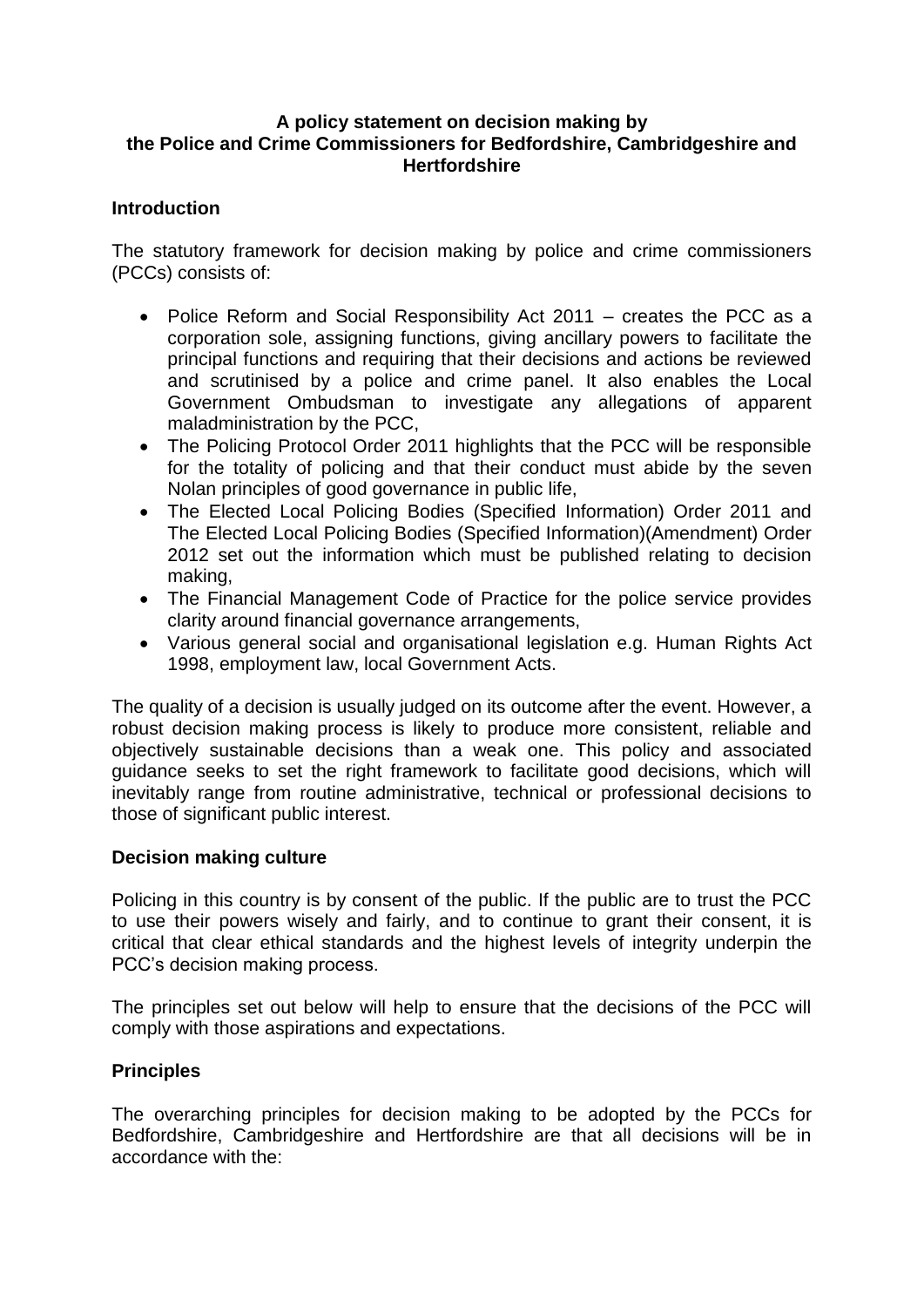- powers and duties established within the statutory framework,
- $\bullet$  good governance principles<sup>1</sup>,
- $\bullet$  Nolan principles<sup>2</sup>,
- $\bullet$  good administrative practice<sup>3</sup>.

### **Good governance principles**

Governance comprises the arrangements put in place to ensure that the intended outcomes for stakeholders are defined and achieved.

The fundamental function of good governance in the public sector is to ensure that entities achieve their intended outcomes while acting in the public interest at all times.

#### **Nolan principles**

#### **1. Selflessness**

Holders of public office should act solely in terms of the public interest.

#### **2. Integrity**

Holders of public office must avoid placing themselves under any obligation to people or organisations that might try inappropriately to influence them in their work. They should not act or take decisions in order to gain financial or other material benefits for themselves, their family, or their friends. They must declare and resolve any interests and relationships.

#### **3. Objectivity**

Holders of public office must act and take decisions impartially, fairly and on merit, using the best evidence and without discrimination or bias.

#### **4. Accountability**

Holders of public office are accountable to the public for their decisions and actions and must submit themselves to the scrutiny necessary to ensure this.

#### **5. Openness**

Holders of public office should act and take decisions in an open and transparent manner. Information should not be withheld from the public unless there are clear and lawful reasons for so doing.

#### **6. Honesty**

1

Holders of public office should be truthful.

<sup>&</sup>lt;sup>1</sup> The Good Governance Standard for Public Services, (OPM and CIPFA) 2005

 $2$  Standards in Public Life: First Report of the Committee on Standards in Public Life, 2004

<sup>3</sup> Commission for Local Administration, Good Administrative Practice, 2001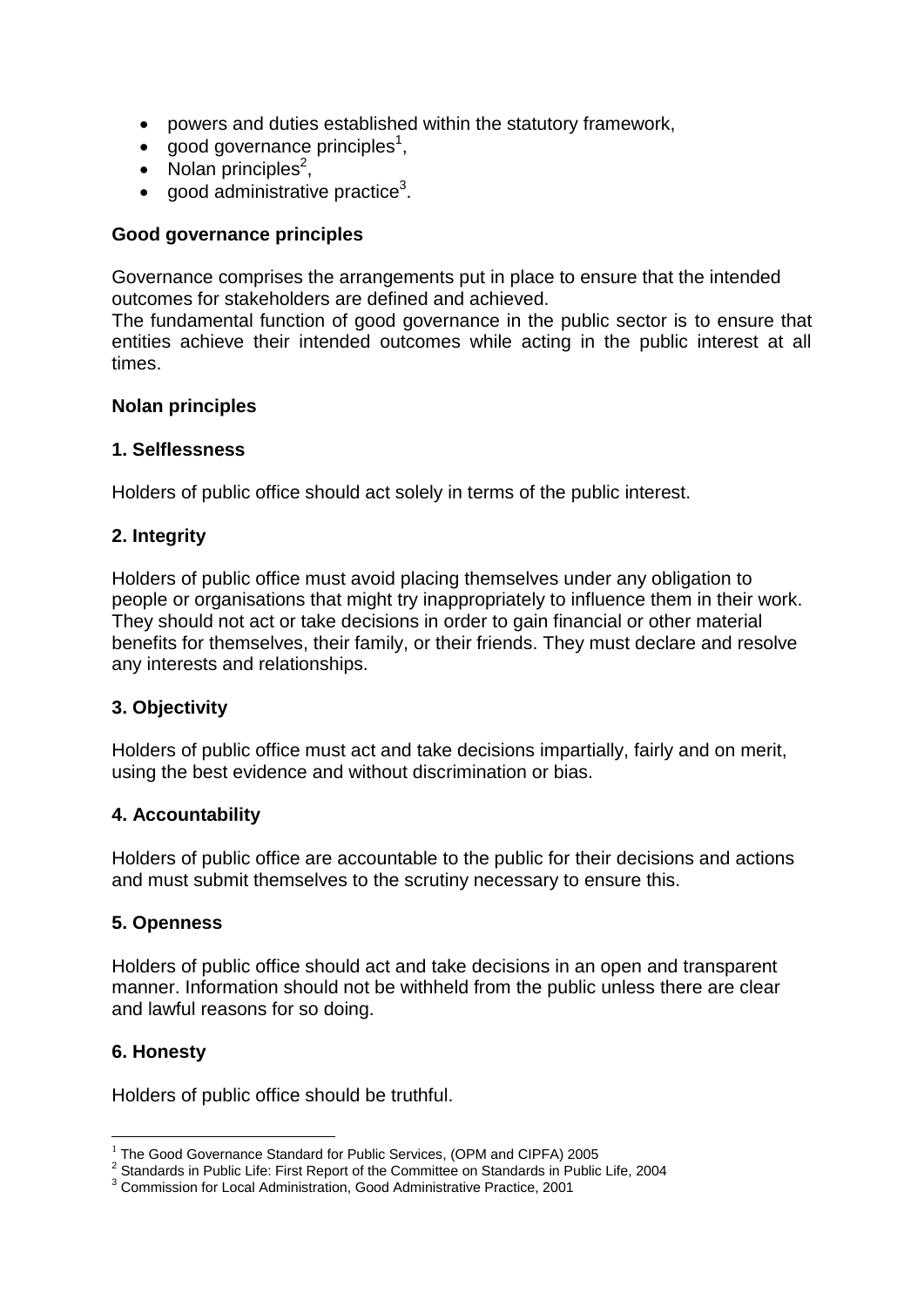# **7. Leadership**

Holders of public office should exhibit these principles in their own behaviour. They should actively promote and robustly support the principles and be willing to challenge poor behaviour wherever it occurs.

## **Decision making process**

Through adopting the above principles the PCC will ensure that the right climate is set for decision making. These principles are all of critical importance, but require the consistent application of good process. Although some of the decisions to be taken by the PCC will be of significant public interest, complex and costly, the basic process to be followed prior to each decision will be:

- all relevant material, information and facts will be assembled,
- consultation with all interested and affected parties,
- consideration of all available courses of action,
- specialist / significant advice sought,
- information presented which focuses on the core issues, and is consistent with the police and crime commissioner's aims and objectives
- consider risk
- consider financial implications
- consider performance measures
- consider value for money
- consider equalities issues.

The scale of each of the above elements will depend upon a number of factors such as the level of public interest, the risk, impact, complexity and cost.

A plan of forthcoming business to be considered by the PCC will be maintained.

The PCC will make significant decisions at the PCC's board meeting. The name of this board is different in the 3 offices but all can be seen on the respective websites of the PCC and will include agendas, reports and minutes subject to exemptions as detailed below. Urgent decisions that cannot wait until the next scheduled board meeting because the public interest requires them to be made before such a meeting will be reported to the next board so that the decision can be seen as soon as practicable afterwards. The ability of PCCs to make decisions quickly and in an agile way is a benefit of the system so board meetings need not consider routine decisions and those that follow a policy approved previously. They must however, be recorded and follow the process above in a way that is proportionate to the importance of the decision.

#### **Recording, transparency and publication**

The above policy principles require good record keeping, not only of the decisions taken by the PCC, but also the accompanying information and challenge, which supports each decision.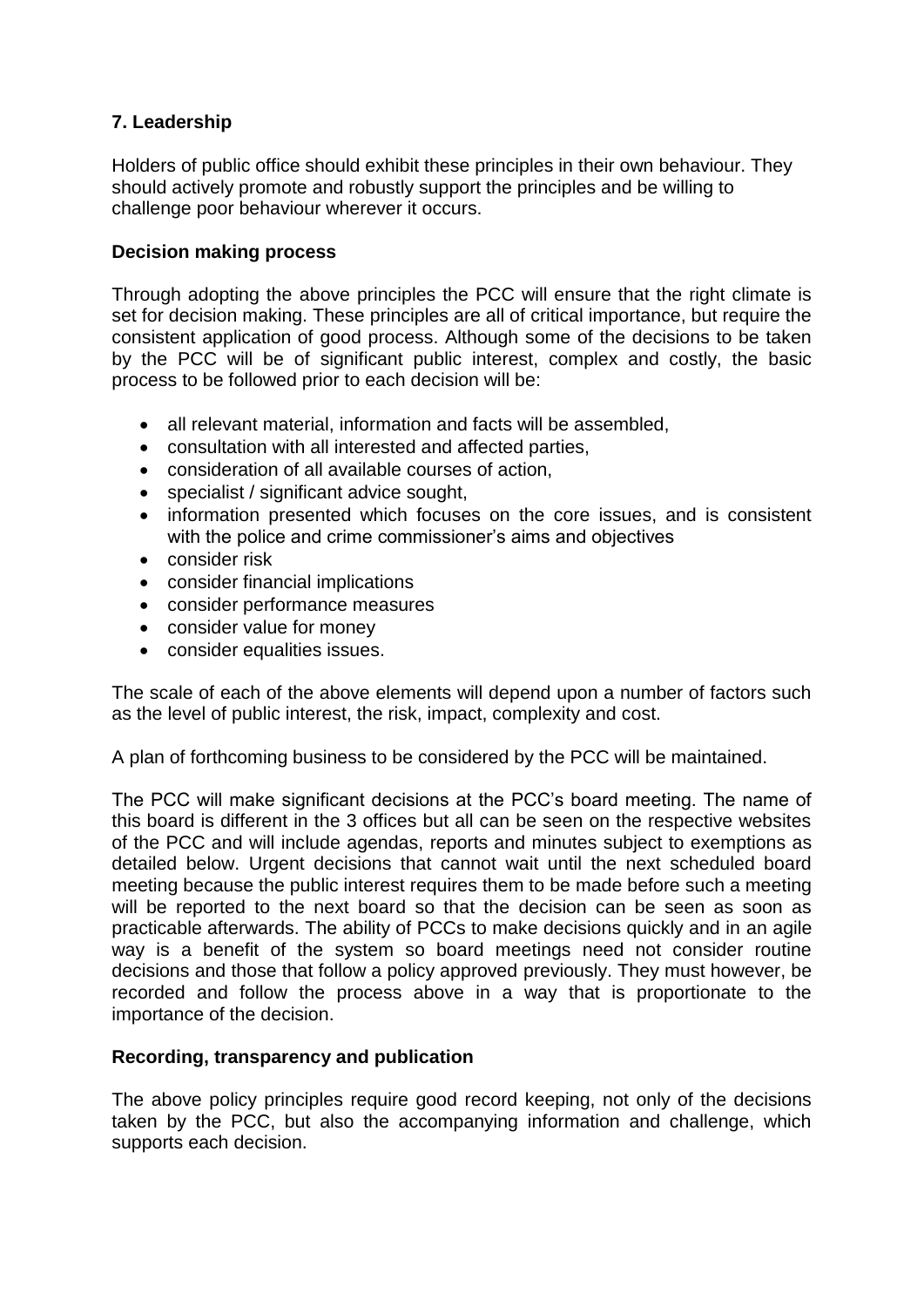Therefore the Chief Executive will ensure that a record of each decision is made and all associated information retained in accordance with the record management policy.

In addition the Chief Executive will ensure that once decisions are taken by the police and crime commissioner, they are effectively communicated both internally and externally and, in particular, to ensure that any implementation and accountability arrangements are initiated.

The statutory requirements for transparency $4$  set out the minimum standards for access, publication and availability of information. However, the Offices of the PCCs will ensure that all information used in coming to a decision will be made accessible to local people through a variety of means. The means will be determined by where the decision lies on the sliding scale of public interest including:

- Office of PCC web site decision records and associated papers,
- Media releases.
- Leaflets.
- Social media e.g. twitter, blogs,
- Web casts.
- Annual reports.

#### **Statutory Officers**

<u>.</u>

The Chief Executive/Chief of Staff (monitoring officer) and Chief Finance Officer are part of the legal framework to report contraventions of the law, financial requirements or maladministration. They have statutory responsibility for identifying contraventions and any deviation from the core principles of good governance and to report anything which gives rise to concern over a proposal, decision or omission.

These post holders will therefore ensure that this policy and its principles are implemented.

#### **Local Controls and Mechanisms**

In order to ensure good governance in relation to decision making the PCC will have arrangements in place which will cover the way the Office of the PCC will work. These will include the Scheme of Governance, Financial Regulations, Contract Standing Orders, a Joint Audit Committee, a risk register as well as a register of interests, gifts and hospitality.

The Scheme of Governance sets out the delegations by the Commissioner to a Deputy Police and Crime Commissioner (Deputy PCC) (if appointed), the Chief Executive/Chief of Staff and the police via the Chief Constable and the Chief Constable's Chief Finance Officer. It forms part of the overall corporate governance framework of the two corporations sole.

<sup>&</sup>lt;sup>4</sup> Elected local Policing Body (Specified Information) Order 2011, Freedom of Information Act 2000 and Data Protection Act 1998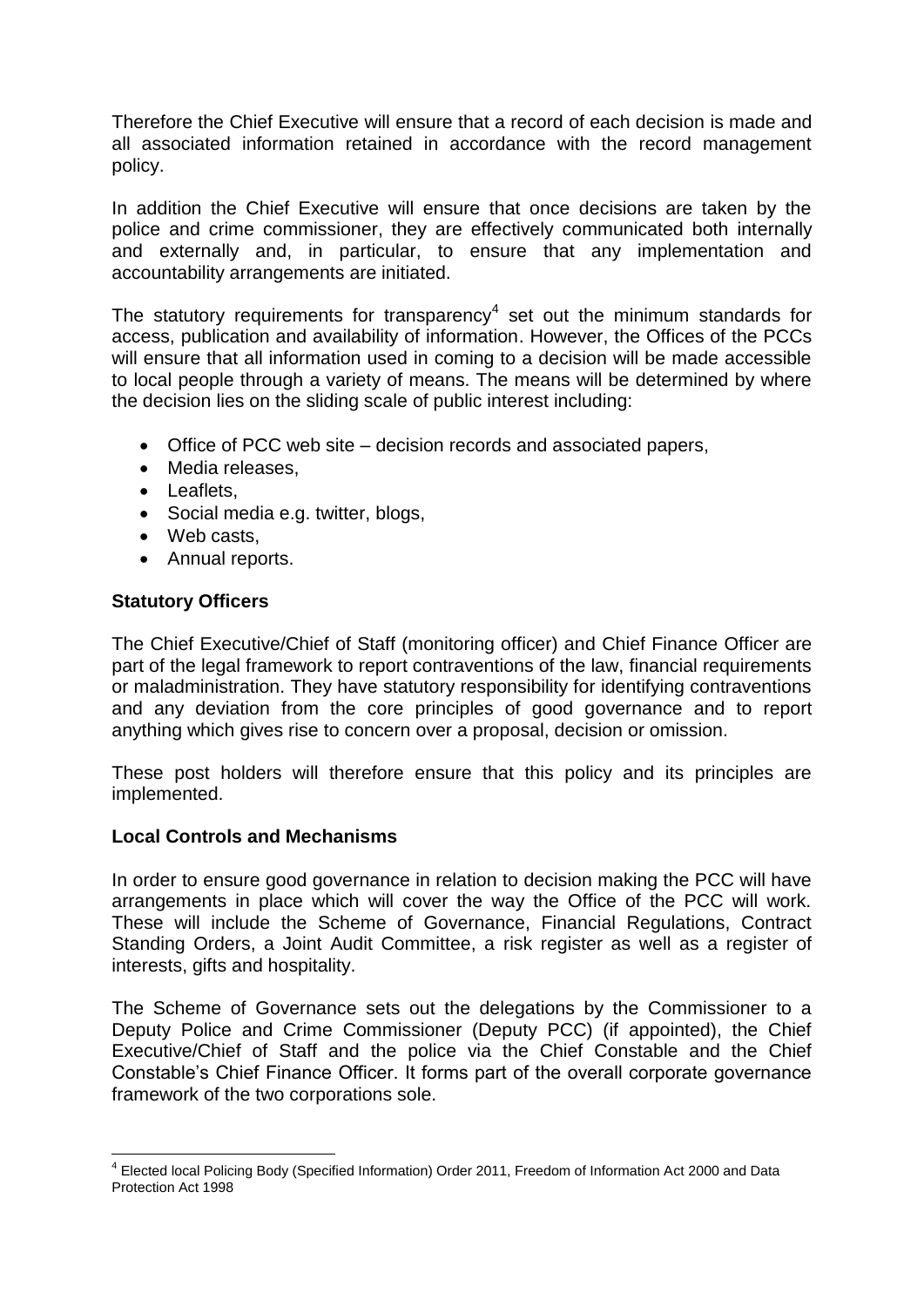The Financial Regulations and Contract Standing Orders form a part of the Scheme of Governance and prescribe the procedural arrangements and financial limits for decisions taken by the PCC's and Chief Constable's officers and staff.

## [*local protocol between PCC/CC and PCP?]*

The Joint Audit Committee provides independent oversight of governance and financial management of the Corporations Sole. It has a relationship with the internal and external auditors and looks also at Internal Controls, financial reporting and corporate governance.

The approach to risk set out in the Scheme of Governance the risk registers maintained by the Corporations Sole will provide assurance that the decisions made take account of the organisational risks.

#### **Public Interest and Transparency**

In assessing the public interest in decisions made the OPCC will consider all the circumstances, including local ones. The OPCC will use guidance from the Information Commissioner's office in assessing the public interest. The public interest means the public good, not what might interest the public. There is a general public interest in transparency and accountability. There is therefore a presumption that all decisions should be accessible to the public. However, in some cases there is also a public interest in not disclosing information behind decision making. The OPCC will consider the exemptions in the Freedom of Information Act 2000 in deciding whether information may be exempt from disclosure and then go on to consider if it is also in the public interest not to disclose it or not to disclose it in its entirety. In addition, it may become appropriate to disclose information after a period of time. For example a financial negotiation may mean that information that can be disclosed after the transaction has completed when it would not have been in the public interest to disclose it before that happens.

Exemptions in the Freedom of Information Act 2000 are set out in the Act and the general ones are:

- It would cost too much or take too much staff time to deal with the request.
- The request is vexatious.
- The request repeats a previous request from the same person.

In addition there are specific exemptions:

Information accessible by other means; Information supplied by or relating to bodies dealing with security matters; Court records and information relating to court proceedings, Prejudice to the conduct of public affairs Personal Information; Information provided in confidence; Information where disclosure is prohibited by an enactment or would constitute contempt of court; And if the public interest in confidentiality outweighs the public interest of disclosure: